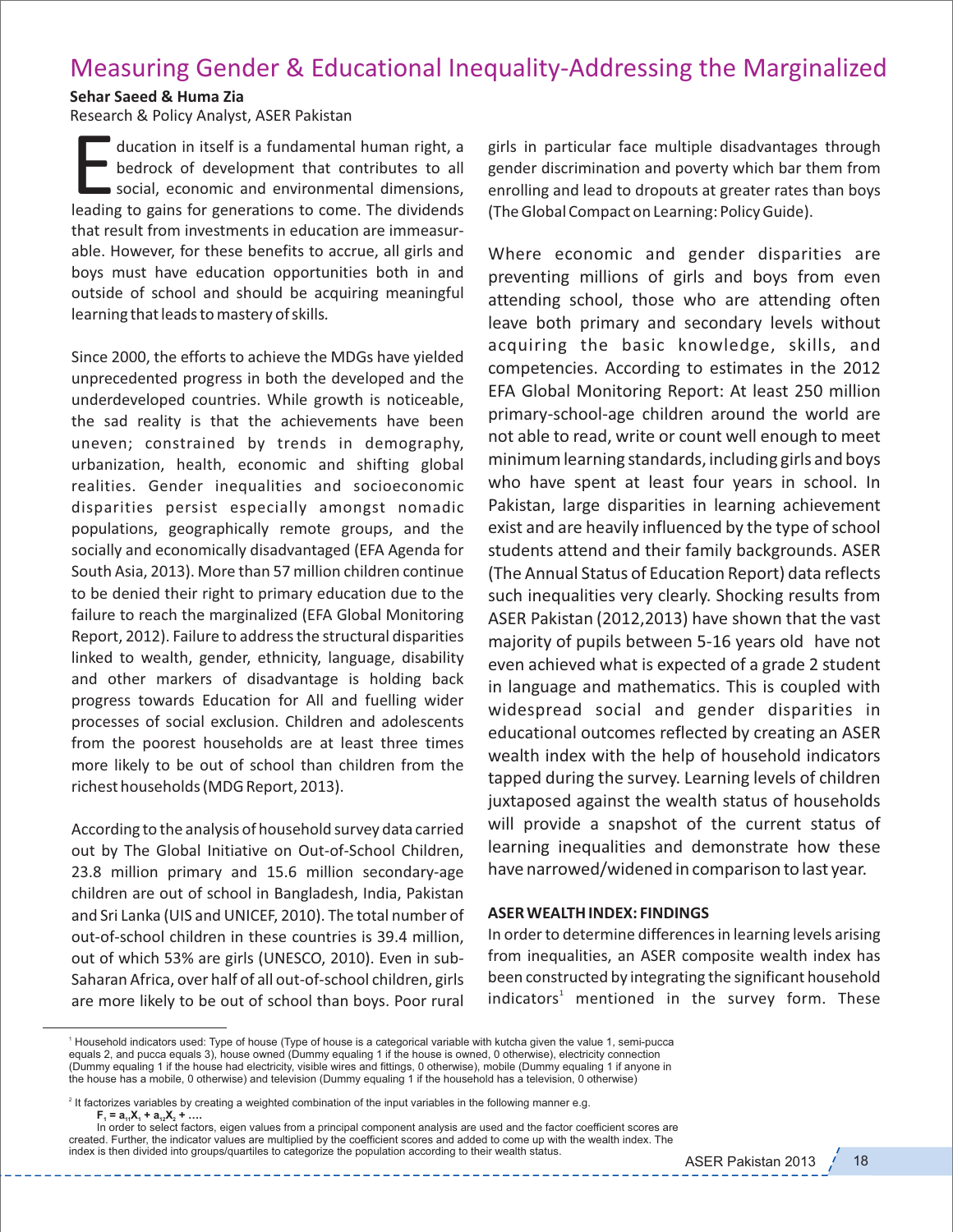indicators measure the economic potential and achieved levels of income and wealth of a household. ASER wealth index has been developed by using principle component factor analysis procedure in the STATA software<sup>2</sup>. Using this methodology, ASER 2013 national data (**138 rural districts of Pakistan**) has been divided into 4 categories/quartiles (i.e. poorest, poorer, richer, and richest) thereby representing the entire population of Pakistan in a socio‐economic context.



The results depicted by ASER Wealth Index (2012 and 2013) are no different. The results reveal that the richest quartile has the highest percentage of children enrolled (83%) whereas the poorest quartile has the lowest enrollment rate (59%). A strong correlation between wealth and enrollment is established as we move along the wealth index. Moreover, socio‐economic background is also found to be influencing gender inequity. The males and females belonging to the poorest quartile are particularly disadvantaged as depicted by the lowest enrollment rates. The highest enrollment of males and females is again in the richest quartile (86% and 80% respectively). The most alarming trend is that of female's enrollment which not only decreases across all quartiles but also is lower than the enrollment rate of male population.

The findings also illustrate that children, particularly girls, from poor households face a much greater risk of being out of school. The percentage of out of school females is higher than the overall national rural results and is highest in the poorest quartile. Fifty-three percent females are out of school in the poorest quartile as compared to 20% females in the richest quartile. A lower percentage of males are out of school when compared to females but they also follow the same pattern i.e. the highest



percentage of out of school males are in the poorest quartile (33%) and the lowest percentage of out of school males are in the richest quartile (14%).

Given the disparities in enrollment and out‐of‐school children, ASER 2013 results further strengthens the stance that socio‐economic factors are adversely affecting





the learning levels of children in Pakistan. The graph clearly indicates that the learning levels of children are directly related to their wealth status. Children falling in the 'richest' quartile have the highest learning levels in Urdu/Sindhi/Pashto, English, and Arithmetic whereas the children in the poorest quartile have the lowest learning levels. It can also be seen that the gap between the 'richest' and the 'poorest' quartile appears to be increasing whereas the gap between the 'poorer' and the 'richer' quartile is decreasing (when compared to the last year's results); thereby, leading to be divide between the rich and the poor.

Following the overall national trends, a gender-wise analysis was also conducted in order to determine the differences in learning levels of males and females. Males